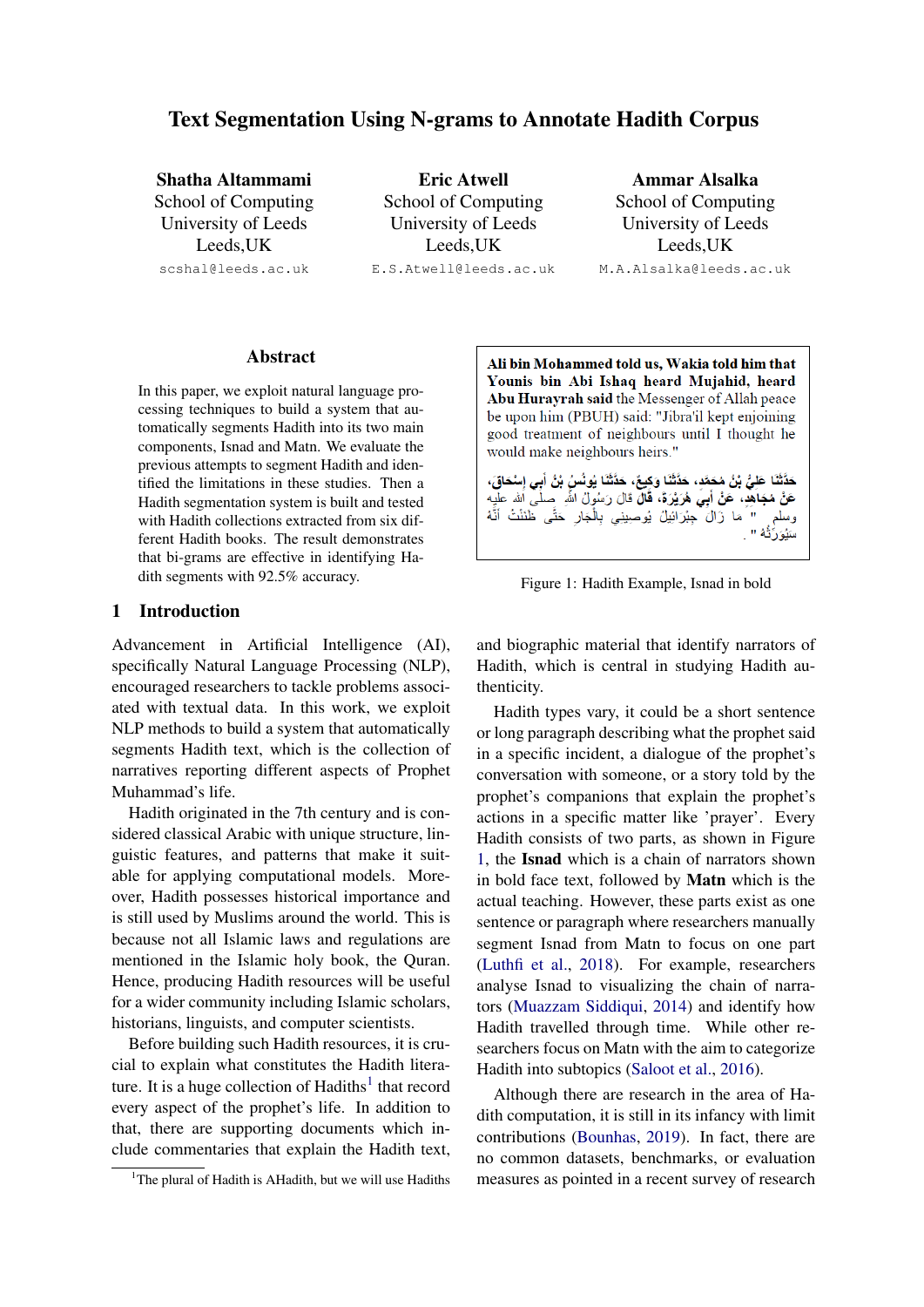on Arabic NLP [\(Guellil et al.,](#page-8-4) [2019\)](#page-8-4). It shows that only 11% of the available Arabic resources are classical-Arabic and none dedicated for Hadith. These resources are mostly dedicated for the Quran, such as [Dukes and Atwell](#page-8-5) [\(2012\)](#page-8-5). Therefore, we aim to build a segmentation model to produce a Hadith corpus where Isnad and Matn are annotated to serve the wider research community and advance the field.

This paper is organized as follows, we survey previous attempts to identify Isnad segments in section [2](#page-1-0) and discuss their limitations. Then we introduce the data used to build and test our system in section [3.](#page-3-0) After that we present our Hadith segmentation model in section [4,](#page-3-1) and discuss the results in section [5.](#page-7-0)

# <span id="page-1-0"></span>2 Literature Review

Surveying the literature, we found a number of attempts to detect Isnad patterns. Table [1](#page-2-0) shows summaries of such work and the following paragraphs discuss these papers and their limitations.

[Muazzam Siddiqui](#page-8-1) [\(2014\)](#page-8-1) attempted to segment Isnad from Matn by using supervised machine learning (ML) algorithms that require an annotated corpus. Thus, a native Arabic speaker annotated Hadith tokens extracted from Sahih Al-Bukhari<sup>[2](#page-1-1)</sup> into five classes (beginning of Person, inside Person, beginning of Narrator, inside Narrator, and Other) where Narrator corresponds to names in Isnad, and Person corresponds to names in Matn.

After annotating the corpus, they studied Hadith contextual patterns to identify features to be used in classification. For example, the word '*told us* In classification. To example, the word *told as*<br>Lie is followed by a narrator's name in Hadith  $\overline{\phantom{0}}$ .<br>.<br>.  $\frac{1}{2}$ Isnad, and the word '*son of* -  $\mu$ ' is part of a name. .

Another example is the honorific phrases that always follows a person's name. The classifier takes the training data and features in the form of 'feature, class' where each word is classified as 'beginning/inside Person, beginning/ inside Narrator, or Other'. Then the system classifies new Hadith tokens and segments the Hadith by finding the end of the consecutive list of narrators.

Their system's performance was measured based on two factors. First, its ability to assign each token the correct type irrespective of the boundaries as long as there is an overlap. Second, its ability to correctly find the boundary of each name independent of type assigned (narrator or person). The system produced 90% accuracy in the testing phase. Then for evaluation, they used another manually labeled Hadith book titled 'Musnad Ahmed' which contains 5K tokens that produced 80% accuracy.

[Harrag](#page-8-6) [\(2014\)](#page-8-6) built a Finite State Transducers (FST) system to extract Hadith segments which include Num-Kitab, Title-Kitab, Num-Bab, Title-Bab, Num-Hadith, Isnad, Matn, Taalik, and Atraf. He used the beginning of words like 'K' for Kitab to identify the book title. Furthermore, he used punctuation to identify other parts of the Hadith assuming that all Matn is surrounded by parenthesis. These features depend on the Hadith book used and how well and correctly it is punctuated. Thus, it cannot be applied to all kinds of Hadith books. His work measures the system's performance to identify several components of Hadith that range from Isnad and going deeper into identifying the narrator's names. However, for the purpose of our study we only report the result of Isnad extraction which was 44% precision.

[Azmi and Bin Badia](#page-8-7) [\(2010\)](#page-8-7) built a system that aims to draw the tree of narrators, but first Isnad must be extracted. To extract Isnad, they identified pre-processing steps which include removing diacritics and punctuation; apply shallow parsing to handle noise and leave out words which it is not able to parse. Using the shallow parsing output, Noun phrases were the candidate of being a narrator's name. After pre-processing the data, they applied context free grammar to identify each segment in the Hadith by comparing the tokens to the list of Hadith lexicon they compiled earlier. Since the goal of their study is to build the tree, their result reflects the system's success to draw the tree and not the segmentation part.

[Maraoui et al.](#page-8-8) [\(2018\)](#page-8-8) compiled a list of trigger words that come before, after, and between narrator's names. Furthermore, they identified words that mark the termination of each Hadith which are that mark the termination or each Hadith which are<br>`مغضه ' or ' أطرافه' . Using these comprehensive lists ć<br>. .<br>ءا  $\overline{a}$  $\mathbf{r}$ of words, they were able to segment Isnad from Matn for Sahih Albukhari. However, it is not clear whether it can be used to segment other Hadith books.

[Boella](#page-8-9) [\(2011\)](#page-8-9) presented HedExtractor system which uses regular expressions (Regex) to extract

<span id="page-1-1"></span> $2^2$ Mohammad AlBukhari, Sahih AlBukhari (2002). Damascus: Dar Ibn Kathir.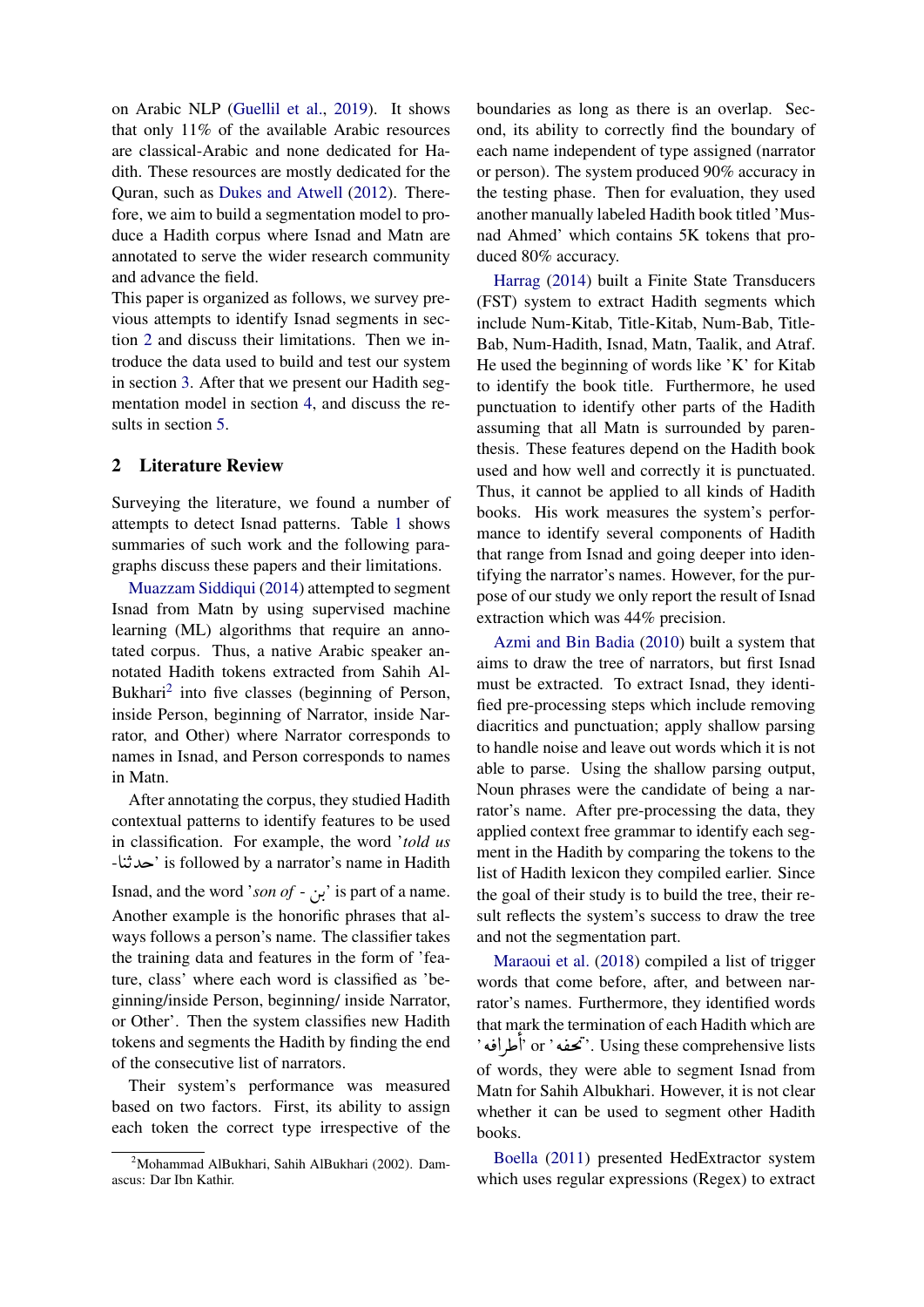<span id="page-2-0"></span>

| Paper                 | Approach          | <b>Technique</b>    | Pre-                         | Manual an-   | Data       | <b>Result</b> |
|-----------------------|-------------------|---------------------|------------------------------|--------------|------------|---------------|
|                       |                   |                     | processing                   | notation     |            |               |
| (Muazzam Sid-Machine) |                   | Base,<br>Nave       | Remove dia-                  | Person, Nar- | Albukhari  | 80%           |
| diqui, 2014)          | Learning          | KNN, Deci-          | critics, stem-               | rator, other | Musnad     |               |
|                       |                   | sion tree           | ming                         |              | Ahmed      |               |
| (Harrag,              | Finite State      |                     | Tokenize,                    | None         | Albukhari  | 44%           |
| 2014)                 | Transducer        |                     |                              |              |            |               |
| and<br>(Azmi)         | <b>Rule Based</b> | <b>Context Free</b> | Shallow                      | Hadith Lexi- | Albukhari  | 87%           |
| Bin<br>Badia,         |                   | Grammar             | parsing                      | cons         |            |               |
| 2010)                 |                   |                     | Remove di-                   |              |            |               |
|                       |                   |                     | acritics and                 |              |            |               |
|                       |                   |                     | punctuation                  |              |            |               |
| (Maraoui              | <b>Rule Based</b> | Dictionary          | None                         | Hadith Lexi- | Albukhari  | 96%           |
| et al., 2018)         |                   | Lookup              |                              | cons         |            |               |
| (Boella,              | <b>Rule Based</b> | Regular Ex-         | Transliteration Hadith Lexi- |              | Albukhari  | 97%           |
| 2011)                 |                   | pressions           |                              | cons         |            |               |
| (Mahmood              | <b>Rule Based</b> | Regular Ex-         | None                         | None         | Muslim,    | 98%           |
| et al., 2018)         |                   | pressions           |                              |              | Albukhari, |               |
|                       |                   |                     |                              |              | Abu Dawud, |               |
|                       |                   |                     |                              |              | Imam Malik |               |

Table 1: Review of Previous Research on Hadith Segmentation

Hadith. First, it extracts each Hadith from the book by finding the number of each Hadith. Then the Arabic text is converted to its transliteration to find the words of transmission based on a list they compiled. It assumes any words between these transmission words are the narrator's names. Once there are no transmission terms detected, the system marks the end of Isnad. However, the exact point of Hadith segmentation is sometimes ambiguous even for humans. To overcome this problem, they have set a threshold of 100 characters which they picked based on trial and error. This threshold tells the system if no other transmission word is detected within the next 100 characters then Matn starts.

[Mahmood et al.](#page-8-10) [\(2018\)](#page-8-10) extracted Hadiths from different sources, but did not mention any Hadith lexicon list compiled to be used in the Regex. In fact, Hadith lexicons were encoded in the Regex which is not fit for re-usability.

# 2.1 Limitation of Previous Studies

In the previous research, Hadith segmentation was done using three approaches. First, rule-based that consists of whitelists (or gazetteers) to identify names and Isnad specific words, a filtration mechanism (or Blacklists) to identify Matn words, and grammar rules (as a set of regular expressions) to identify the segmentation point. Second is the ML approach which consists of data annotation, feature and algorithm selection, training and classification. The third is the FST which depends on the degree of consistency in a well-structured text.

Looking at Table [1](#page-2-0) above, it is evident that rule-based produced better results. However, it is not clear if the rule-based approach designed for one book can be applied to all Hadith books. In fact, researchers in [Mahmood et al.](#page-8-10) [\(2018\)](#page-8-10) created different regular expressions for the different Hadith books which imply that rule-based approaches cannot be universal. In the other hand, the ML approach is no better since it requires training data that represent all kinds of Hadith to make its performance acceptable when applied to the different Hadith books. For example, the study presented in [Muazzam Siddiqui](#page-8-1) [\(2014\)](#page-8-1) reported a drop in performance by 10 points once the model was tested with a different book. Another problem is associated with FST, segmentation will not work if the Hadith book does not use unique punctuation that surrounds each segment e.g. parenthesis around Matn.

Although we try to compare systems performance in the table above, it is crucial to clarify that the approaches are not comparable for two reasons. First, the data used to test the systems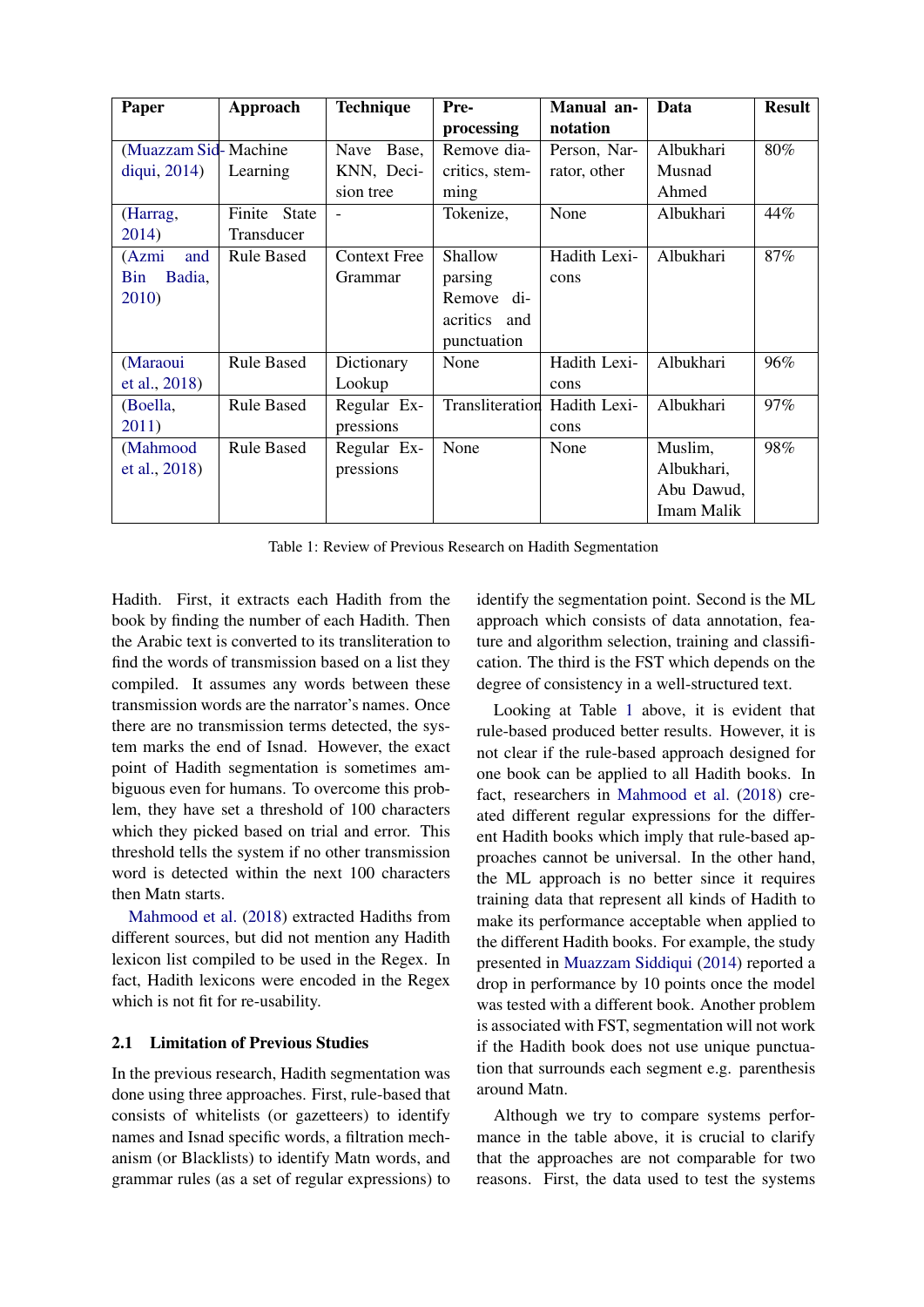are different in terms of size and type. Second, the way system performance was measured is different in every study. For example. The study in [Muazzam Siddiqui](#page-8-1) [\(2014\)](#page-8-1) measured the precision of the system's ability to annotate the person's name as Narrator or not. That is whether each name is part of Isnad or Matn. Therefore, their system goal is not to segment but rather to identify narrators. To sum up, the results column in the table above for papers [\(Harrag,](#page-8-6) [2014\)](#page-8-6)[\(Maraoui](#page-8-8) [et al.,](#page-8-8) [2018\)](#page-8-8) [\(Boella,](#page-8-9) [2011\)](#page-8-9)[\(Mahmood et al.,](#page-8-10) [2018\)](#page-8-10) reflect the segmentation performance, while the other studies report the performance of named entity recognition(NER) of narrators in Hadith, which can be used in segmentation.

# <span id="page-3-0"></span>3 Data Preparation

Before building the segmenter, testing data must be prepared. There is a countless number of Hadith books with a varying degree of authenticity. For the purpose of our project, we include the six famous books, commonly referred to *The Authentic Six* or canonical Hadith books. These books are *Sahih Albukhari*, *Sahih Muslim*, *Sunan Abu Dawood*, *Sunan Altarmithi*, and *Sunan Ibn Maja*. From each book, 40 Hadiths were carefully chosen to form 240 Hadiths that include Hadiths with irregular patterns. This is to ensure we accomplish two goals. First, overcome the limitation of previous studies that relied on one book; second, to produce a realistic performance of a segmenter that can deal with all types of Hadith books.

Then we gathered data required by our system to segment Hadith, which we refer to as training data. It is a list of Isand and Matn segments extracted from a well-structured Hadith book 'Sahih Albukhari'. To automate this task, we scrutinize Hadith parts to find that Isnad consists of a closed set of words that includes narrators' names and transmission words. The example of Isnad in Figure [2](#page-3-2) underlines the unique words in Isnad. A common pattern in Isnad is the narrator's name which takes the form of *'first name - son of- father's name'*, so it is two names connected by a 'relation' word. Narrator's names are usually followed by 'transmission' words that reflect how the Hadith was reported e.g. *x 'heard' y* or *x 'said'*. Hence, transmission words will appear four words apart at most. Using this information, we created a list of Isnad lexicons that consists of 'transmission' and 'relation' words. Then we created

<span id="page-3-2"></span>Father of Naim said Shaiban told us, from Yahya, from Abdullah bin Abi Qatada, from his father, said the Messenger of Allah peace be upon him said, 'If the Iqama is pronounced, then do not stand for the prayer till you see me (in front of you) and do it calmly.' Confirmed by Ali bin Mubarak.

حَ*دَّثَنَا* أَبُو نُعَيْم، *قَالَ حَدَّثَنَا* شَيْبَانُ، صَ*نْ* يَحْيَى، صَ*نْ* عَبْدِ الثَّ*ّهِ بْنِ أبي* قَتَادَةَ، عَ*نْ* أَبِيهِ *قَالَ قَالَ* رَسُولُ اللَّهِ صلَّى الله عليه وسلَّم " إذَا أُقِيمَتِ الصَّلاَّةُ فَلاَ تَقُومُوا حَتَّى تَرَوْنِي وَعَلَيْكُمْ بِالسَّكِينَةِ ". تابعه على بن مبارك.

Figure 2: Isnad Example, Isnad lexicons underlined

a python script that tokenizes a Hadith and takes four words at a time to check if an Isnad lexicons is present. Once it detects a group of four words with no Isnad lexicons, it assumes the beginning of Matn text and separates the Hadith at that point. This approach will automatically detect Isnad with regular patterns only, so this step intends to collect the various names of narrators instead of segmenting the Hadith.

We manually checked the result of this bootstrapping approach that produced a collection of more than four thousand Hadiths to form our gold standard of Isnad and Matn segments.

#### <span id="page-3-1"></span>4 Segmentation Model

In this section, we discuss the techniques and algorithms used to build the Hadith segmenter. Figure [3](#page-4-0) shows the structure and components of the Hadith segmenter model which takes in a new Hadith that goes through a preprocessing phase to remove diacritics and punctuations. Then Hadith is tokenized into N-grams depending on the technique applied, next each token is labelled as Isnad, Matn or Neither by comparing it with pre-compiled lists obtained from the gold standard created earlier as explained in section [3.](#page-3-0) Once every token is labelled, the model finds the best segmentation point of the Hadith. In the following lines, we give details of the techniques used to annotate Hadith tokens.

#### 4.1 Tri-gram Technique

In a previous study, we have shown that considering the meaning of words by using the word em-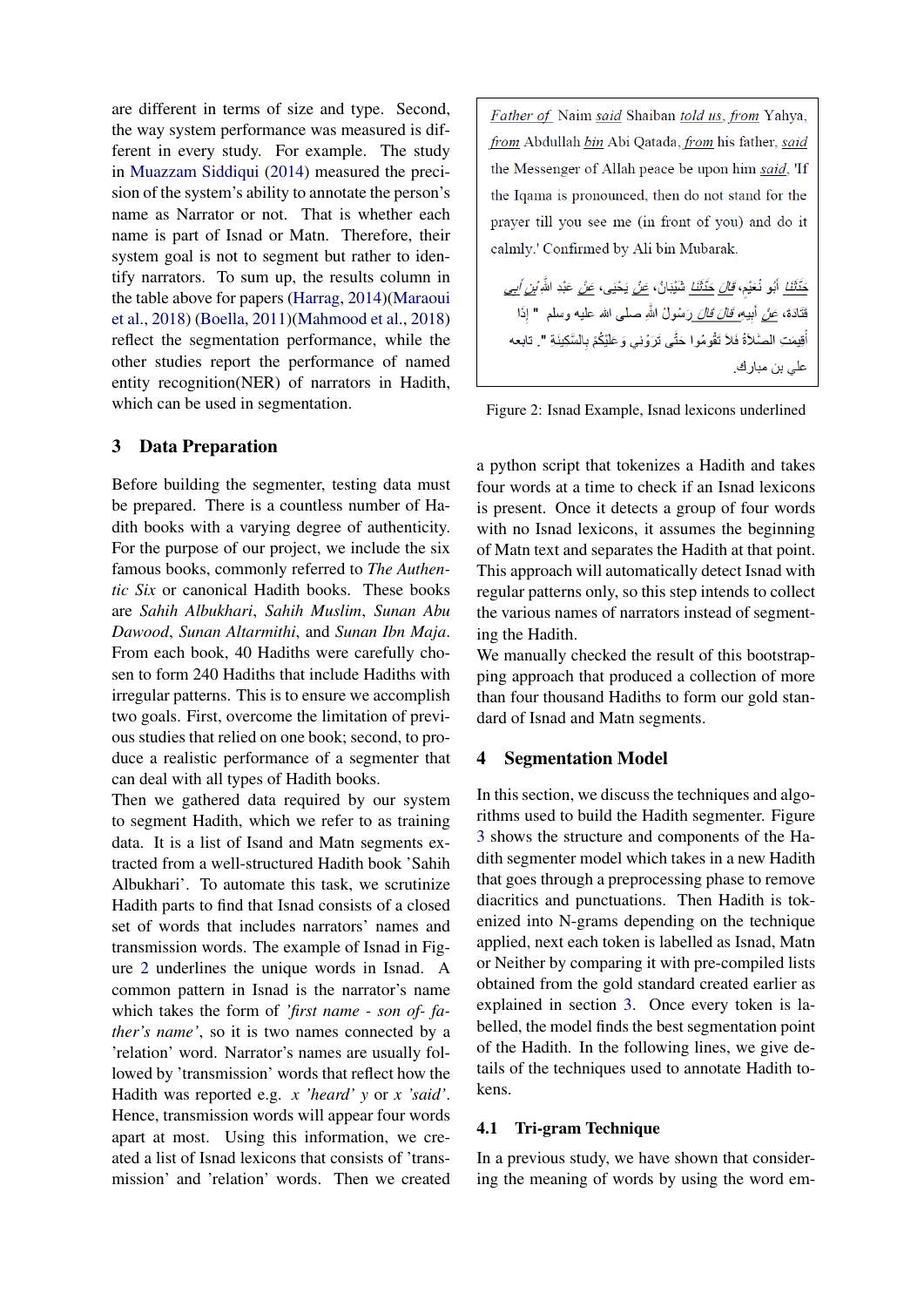<span id="page-4-0"></span>

Figure 3: Hadith Segmenter Model

bedding technique does not perform well in Hadith segmentation. This is because such an approach relies on uni-grams that do not capture the unique pattern in Isnad. Furthermore, some words exist in both Isnad and Matn segments, Hence, in this experiment, we aim to capture Isnad patterns by using the N-gram technique. As illustrated in Figure [3,](#page-4-0) Isnad and Matn segments are extracted from the gold standard of segmented Hadiths. Then they are pre-processed to remove diacritics and punctuations. Finally, tri-gram, bi-gram and uni-gram lists for Isnad and Matn are created to be the evaluation lists in the annotation phase. The reason three lists are created is that a back-off approach can handle irregularity and missing information. For example, if an encountered tri-gram has no match in the tri-gram list of the training data, it can be annotated according to its components. Consider a narrator's full name is not captured in the sider a narrator s full name is not captured in the<br>lists, then Hadith lexicons like '<sub>d</sub>' - *son of*' will . enable the system to identify this tri-gram as part of the narrator's chain and label it 'Isnad'. This approach is detailed in Algorithm [1.](#page-4-1) Once every token is labelled, the system finds the segmentation point as detailed in Algorithm [2.](#page-5-0)

This approach produced 48% accuracy where only 115 out of 240 Hadiths were correctly segmented. To understand this disappointing result, we inspect the incorrectly segmented Hadith and found that the system rarely used the tri-gram fea-

# <span id="page-4-1"></span>Algorithm 1 Annotate Tri-gram tokens Tokenize Hadith into Tr-igrams *T* for  $t \in T$  do **if**  $t \in \text{IsnadTrigramList}$  then Label *t* Isnad else if  $t \in MathTrigramList$  then Label *t* Matn else Convert *t* to Bigrams *b* if  $b \in IsnadBigramList$  then Label *t* Isnad else if  $b \in MathBinaryList$  then Label *t* Matn else Convert *t* to Unitgram *u* if  $u \in IsnadUnigramList$  then Label *t* Isnad else if  $u \in MathUnigramList$  then Label *t* Matn else Label *t* Niether

# Output:

| $\text{Token1}$   Lable1   $\text{Token2}$   Label2 |
|-----------------------------------------------------|
|-----------------------------------------------------|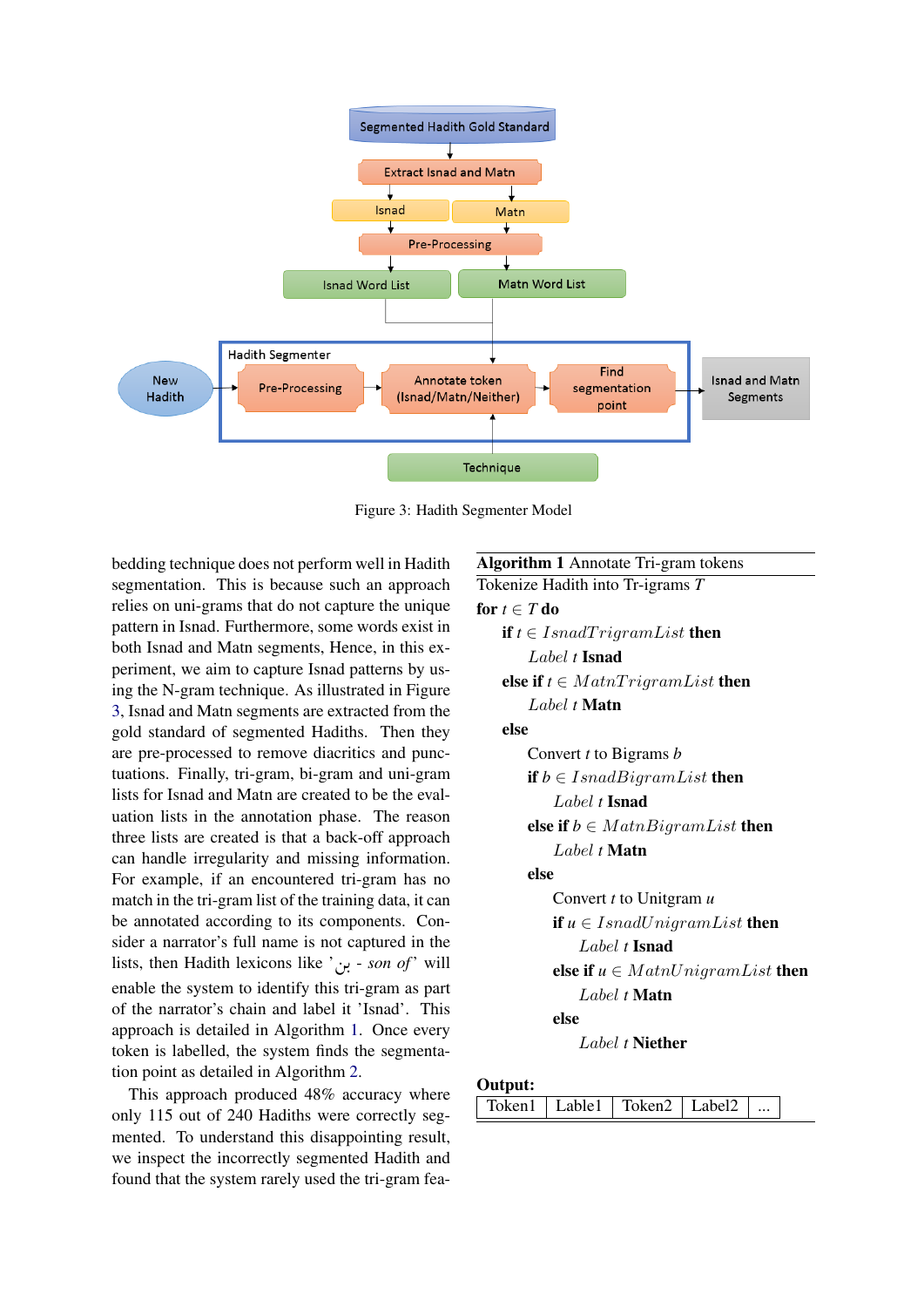<span id="page-5-1"></span>

| Isnad                                                                                                                                                                                                                      | Matn                                            |
|----------------------------------------------------------------------------------------------------------------------------------------------------------------------------------------------------------------------------|-------------------------------------------------|
| جِدثنا قتيبة حدثنا مروان بن معاوية الفزاري<br>ابي يعفور عن الوليد بن<br>العيزار عن ابي عمرو<br>الشَّيباني ان حلا قال لابن مسعود<br>افضل قال سالت عنه ,سول الله صلى<br>ألله عليه<br>وسلم فقال الصلاة على مواقيتها قلت وماذا | يا رسول الله قال وبر الوالدين                   |
| Qutaiba told us Marwan bin Muawiya al-Fizari                                                                                                                                                                               | O prophet, He said, "Kindness towards parents." |
| from Abu Yafour from Al-Walid bin Al-Azar                                                                                                                                                                                  |                                                 |
| from Abu Amr Alshibani that a man said to Ibn                                                                                                                                                                              |                                                 |
| Masood, which work is better? He said I asked                                                                                                                                                                              |                                                 |
| the Messenger of Allah (PBUH): "Which action                                                                                                                                                                               |                                                 |
| is dearest to Allah?" He (PBUH) replied, "Per-                                                                                                                                                                             |                                                 |
| forming the prayer at its earliest fixed time." I                                                                                                                                                                          |                                                 |
| asked, "What is next?"                                                                                                                                                                                                     |                                                 |

Table 2: Example of incorrect segmentation when applying tri-gram technique.

<span id="page-5-0"></span>

| <b>Algorithm 2</b> Find Segmentation point          |
|-----------------------------------------------------|
| for every token in <b>Output</b> List <b>do</b>     |
| <b>if</b> label is <b>Matn</b> then                 |
| if followed by <i>Matn</i> or <i>Neither</i> then   |
| Mark it as Segmentation Point                       |
| Break                                               |
| else if <i>label</i> is <i>Neither</i> then         |
| <b>if</b> followed by two <i>labels <b>Matn</b></i> |
| or <i>Neither</i><br>then                           |
| Mark it as Segmentation Point                       |
| Break                                               |
|                                                     |

ture, but rather relied on the bi-gram and uni-gram features to annotate tokens. Consider the example in Table [2,](#page-5-1) feeding this Hadith to the system produces 79 tri-grams, of which only 15 found a match in the tri-gram training set. The remaining 64 tri-grams relied on the bi-gram and uni-gram training set to be annotated. This dependency on bi-gram/uni-gram features to annotate Hadith trigrams produced unreliable results as illustrated in grams produced unreliable results as illustrated in<br>the example. The phrase ' أن , جلا قال ' *that a man* ;<br>. ز<br>ء *said*' should mark the beginning of Matn, instead it was labelled as Isnad. This is because when the system did not find a match in the tri-gram training set, it applied the back-off approach and searched in the bi-gram and uni-gram lists. Since it found in the bi-gram and uni-gram lists. Since it found<br>a match for the term '**b** *said*' in the Isnad lists, it labelled the phrase accordingly. Therefore, using tri-grams did not prove useful in our case for two reasons. First, the training data is not large enough to cover all known narrators. Second, it is obtained from only one Hadith book which does not include all Hadith lexicons and patterns.

# 4.2 Bi-gram Technique

To improve the system performance, we omit trigram features and use bi-grams and uni-grams only.

The bi-gram technique produced better results as expected with 222 Hadith out of 240 were correctly segmented, showing 92.5% accuracy. In fact, it is able to segment Hadiths having different structures. For example, the traditional ones where a Matn start with a prophetic saying as shown in Table [3.](#page-6-0) Other Hadith structures include those containing irregular patterns where Matn starts with an introductory phrase followed by the prophetic saying as shown in Table [4,](#page-6-0) a dialogue with the prophet as shown in Table [5,](#page-6-0) or an explanation of a prophetic deed as in Table [6.](#page-6-0)

Then we analyse the faulty output and found that our system incorrectly segmented some Hadiths with irregular patterns. For example, a Hadith may contain a parallel Isnad, which is a chain of narrators that ends at the prophet followed by another chain of narrators that ends at the prophet again, as shown in Table [7.](#page-7-1) Another example of an irregular pattern in Isnad is shown in Table [8](#page-7-1) which illustrates that Isnad may contain Matn patterns. Finally, Table [9](#page-7-1) shows that some Hadith posses a vague segmentation point. Note that for space issues some Hadiths in the examples were truncated as indicated by (...).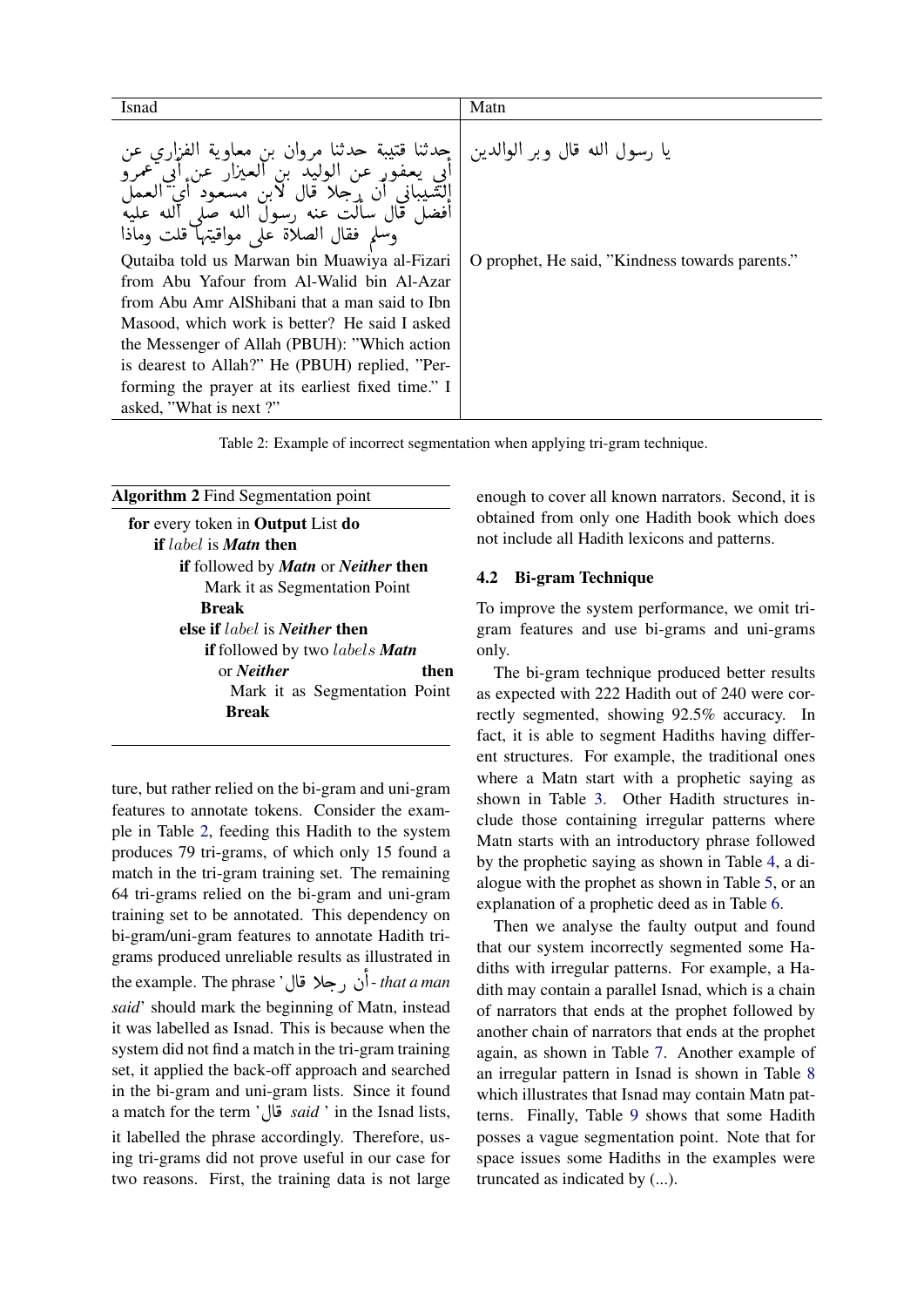<span id="page-6-0"></span>

| Isnad                                                                                                                                                 | Matn                                                                                                                                                     |
|-------------------------------------------------------------------------------------------------------------------------------------------------------|----------------------------------------------------------------------------------------------------------------------------------------------------------|
| بن دثار عن عبد الله بن عمر قال                                                                                                                        | قال رسول الله صلى الله عليه وسلم ابغض الحلال   حدثنا كثير بن عبيد الحمصي حدثنا محمد بن<br>الى الله الطلاق   خالد عن عبيد الله بن الوليد الوصافي عن محارب |
| Kathir bin Obeid Al-Homsi told us Mohammed<br>bin Khalid from Obidallah bin Walid Al-Wasafi<br>from Moharib bin dathar from Abdullah bin<br>Omar said | The prophet (PBUH) said, Of all the lawful acts the<br>most detestable to Allah is divorce.                                                              |

|  |  | Table 3: Correct segmentation, regular pattern. |  |
|--|--|-------------------------------------------------|--|
|--|--|-------------------------------------------------|--|

| Isnad                                                                                | Matn                                                                                                                                                                                          |
|--------------------------------------------------------------------------------------|-----------------------------------------------------------------------------------------------------------------------------------------------------------------------------------------------|
|                                                                                      | إنه ليمنعني أن أحدثكم حديثا كثيرا أن النبي صلى   حدثنا أبو معمر قال حدثنا عبد الوارث عن عبد<br>الله عليه وسلم قال من تعمد علي كذبا فليتبوأ  <br>مقعده من النار                                |
| Abu Muammar told us that Abdul Warith told us<br>from Abdul Aziz said that Anas said | I refrain from telling you many things about the<br>prophet because I heard the prophet (PBUH) said,<br>"He who deliberately forges a lie against me let<br>him have his abode in the Hell.". |

Table 4: Correct segmentation, introductory statement.

| Isnad                                                                                                                                                                             | Matn                                                                                                                                                                                                                                                                                                  |
|-----------------------------------------------------------------------------------------------------------------------------------------------------------------------------------|-------------------------------------------------------------------------------------------------------------------------------------------------------------------------------------------------------------------------------------------------------------------------------------------------------|
| حدثنا قتيبه قال حدثنا الليث عن يزيد بن ابي<br>حبيب عن ابي الخير عن عبد الله بن عمرو<br>Qaytibah told us Alith from Yazid ibn Abi Habib<br>from Abi Al-Khair from Abdullah bin Amr | ان رجلا سال رسول الله صلى الله عليه وسلم اي<br>الاسلام خير قال تطعم الطعام وتقرا السلام على<br>من عرفت ومن لم تعرف<br>A man asked the Messenger of Allah (PBUH):<br>"Which act in Islam is the best?" He (PBUH)<br>replied, "To give food, and to greet everyone,<br>whether you know or you do not." |

Table 5: Correct segmentation, conversation of the Prophet.

| Isnad                                                                                                | Matn                                                                                                                  |
|------------------------------------------------------------------------------------------------------|-----------------------------------------------------------------------------------------------------------------------|
|                                                                                                      |                                                                                                                       |
| Ismail bin Musa al-Fazari told us Sharik said Abu<br>Ishaq from AlHarith from Ali bin Abi Talib said | It is the Sunnah (prophetic tradition) to go out to<br>the Eid prayer walking and eat something before<br>you go out. |

Table 6: Correct segmentation, no prophetic words.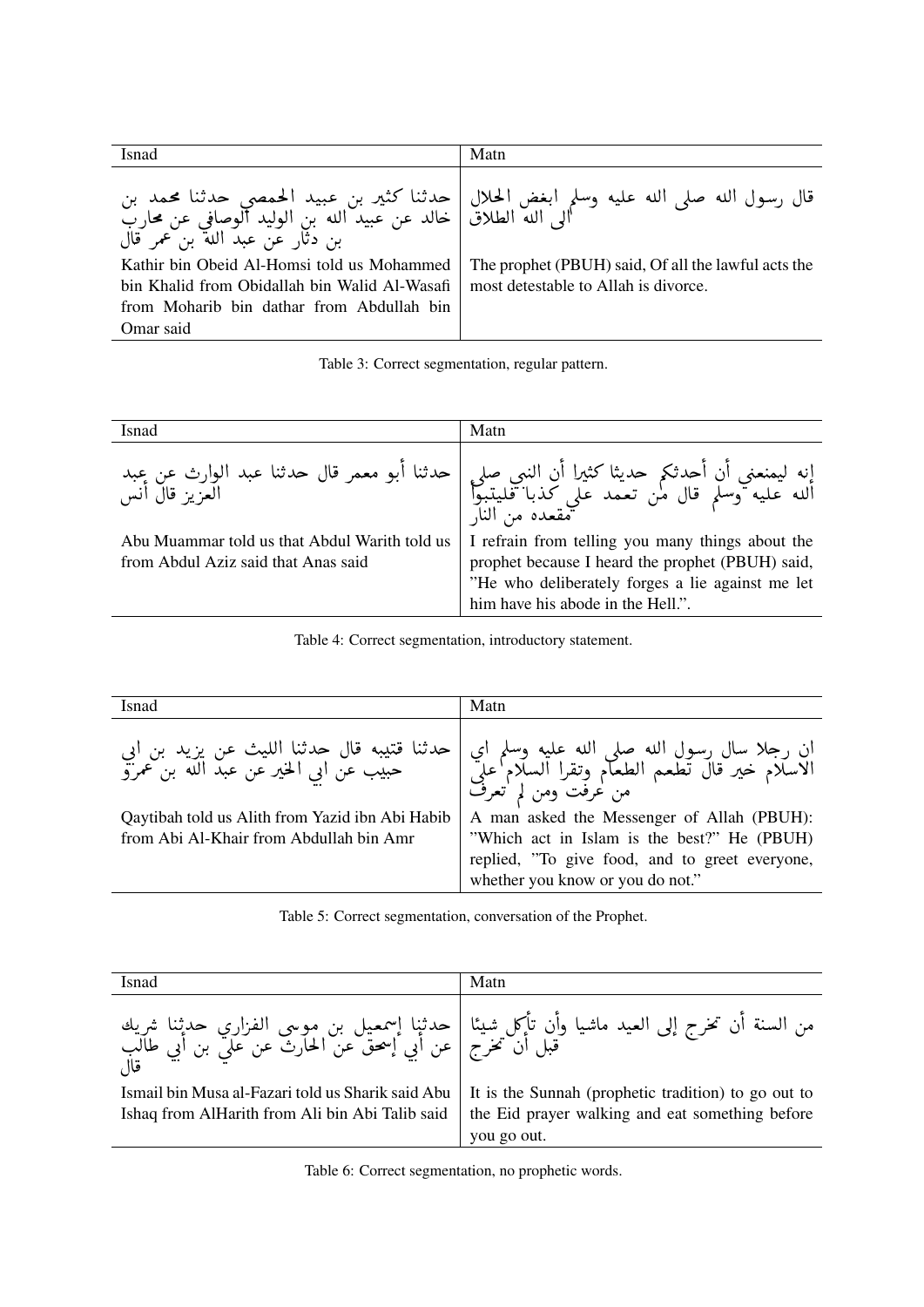<span id="page-7-1"></span>

| Isnad                                                                                   | Matn                                                                                                                                        |
|-----------------------------------------------------------------------------------------|---------------------------------------------------------------------------------------------------------------------------------------------|
| حدثنا مسدد قال حدثنا يحيى عن شعبة عن قتادة<br>  حدثنا مسدد قال سن رضي الله عنه عن النبي | صلى الله عليه وسلم وعن حسين المعلم قال حدثنا  <br>قتادة عن أنس عن النبي صلى الله عليه وسلم قال  <br>لا يؤمن أحدكم حتى يحب لأخيه ما يحب انفس |
| Mosadad said Yahya told us Shoba heard Qatada                                           | (PBUH), and from Husayn al-Muallim said Qatada                                                                                              |
| from Anas may Allah be pleased with him, the                                            | told us from Anas that the Prophet (PBUH) said:                                                                                             |
| Prophet                                                                                 | "No one of you becomes a true believer until he                                                                                             |
|                                                                                         | likes for his brother what he likes for himself".                                                                                           |

Table 7: Incorrectly segmented, Parallel Isnad.

| Isnad                                                            | Matn                                                                                                                                                                                                                         |
|------------------------------------------------------------------|------------------------------------------------------------------------------------------------------------------------------------------------------------------------------------------------------------------------------|
| حدثنا نصر بن على الحبضمي وأبو عمار والمعنى                       | واحد واللفظ لفظ أبي عمار قالا أخبرنا سفيان بن<br>عيينة عن الزهري عن حميد بن عبد الرحمن عن أبي<br>هريرة قال أتاه رجل فقال يا رسول الله هلكت                                                                                   |
| Nasser bin Ali Juhadhmi and Abu Ammar told us<br>and the meaning | Is the same but the words are of Ammar they said,<br>Sufian bin Aayneh from Alzahri from Hamid bin<br>Abdul Rahman on the authority of Abu Hurayrah<br>said a man came and said, "O Allah's Apostle! I<br>have been ruined." |

Table 8: Incorrectly segmented, Isnad contain Matn lexicons.



Table 9: Incorrectly segmented, names should be part of Matn.

#### <span id="page-7-0"></span>5 **Discussion**

The findings of this study clearly show that using bi-grams for Hadith segmentation works better than tri-grams specifically because our training data is limited. Although the segmenter result is promising, not all Hadiths with irregular patterns were correctly segmented. In fact, this can be vague even for human annotators who are not experts in Hadith studies. For this reason, we argue that Hadith can be segmented to fine-grained segments that go beyond Isnad and Matn. This is because some Hadith contain information in the Isnad that was identified as Matn segments by our system. For example, a Hadith Isnad may include information about where a specific narrator comes from, then it continues the chain of narrators. An